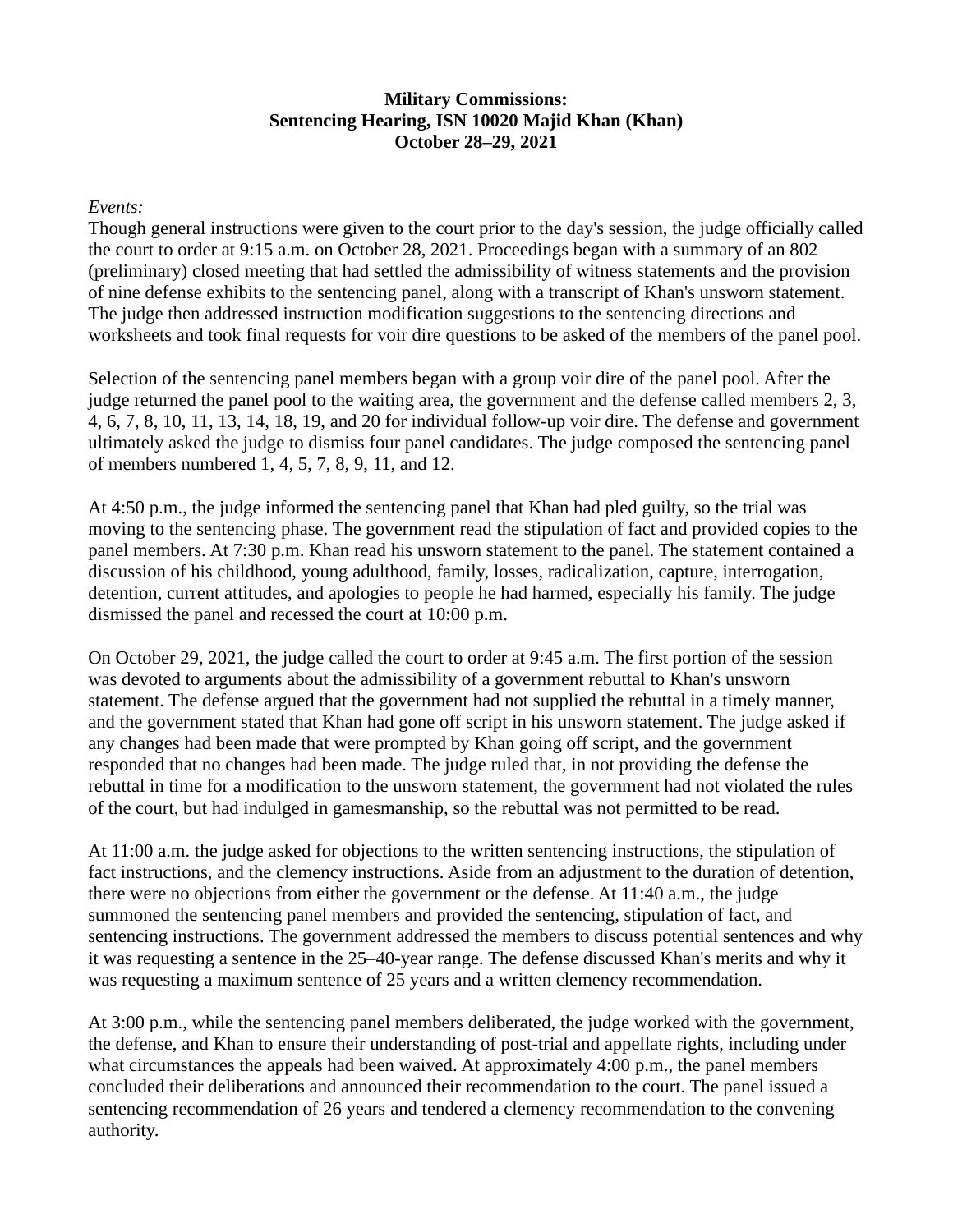After dismissing the panel members, the judge reviewed the pretrial agreement on sentencing. The pretrial agreement indicated that, while there would be no credit for time served under law-of-war detention, the detainee was to have one year of credit from his sentence. In addition, the convening authority could approve no more than 14 years of sentenced incarceration. If Khan had performed according to expectations and fully cooperated in all details of his pre-trial agreement, the convening authority would approve no more than 11 years of sentenced incarceration. The judge also noted that Khan had served nine years of non-law-of-war detention, which would be credited as time served.

At 4:40 p.m., the judge thanked all personnel involved in the trial for their professionalism and adjourned court.

# *Observations:*

Khan attended both days of his sentencing hearings in a suit and tie, often appearing sleepy. He made his unsworn statement in English without the need for a translator.<sup>1</sup> In the unsworn statement, Khan noted that.

- He had been born in Saudi Arabia and raised in Pakistan.
- He had spent his teen years in the U.S., wanting to fit in with U.S. society, and that his sisters had gone to college, but he and his brothers had gone to work to provide for the family.
- He had received database administration training through a program at his mosque and found a well-paying job in Rosslyn.
- His finances had been stressed because he was using part of his \$80,000 per year pay to repay debts that his father had incurred, as well as his own housing and taxes.
- When his mother died of hepatitis B, he spiraled into grief. This was compounded when the 9/11 attacks made it feel like "the universe was kicking me in the teeth by making me question my faith."
- He joined an evangelical mosque that informed him that the temptations in the west made it impossible to practice good Islam, so he went to Pakistan to live with his cousins.
- His cousin's connections with Al Qa'eda and the memories he had of stories glorifying jihadist fights against Russia in Afghanistan led to his vulnerability to recruitment through GTMO propaganda videos.
- When he was back in the U.S. for a visit, his father confiscated his passport so that he would not go back to Pakistan and get involved in terrorism. He lied to his father to get his passport back, then returned to the Middle East.
- He was captured in 2003 and claimed not to have resisted capture or interrogation by foreign governments and then by the U.S.
- He stated that he cooperated fully with interrogations and detailed what he considered torture from May to September in 2003, as well as doctors evaluating and counteracting his hunger strikes until 2006, when he was transferred from CIA custody to GTMO.
- On arriving at GTMO, he hoped for a "lawyer to fight this injustice."
- In October of 2006, the ICRC provided a photograph of his daughter, but the guard staff did not allow him to keep the photo.
- In GTMO, he educated himself in college, cooking, and languages and concluded that he "had to make things right. […] Man up and take responsibility" ….

<sup>&</sup>lt;sup>1</sup> In the military commission, giving an unsworn statement means that the accused may not be examined or cross-examined about its contents, that the accused does not have to attest that the statement is true, and that any penalty of perjury goes more to the determination of sentence than to a separate legal procedure.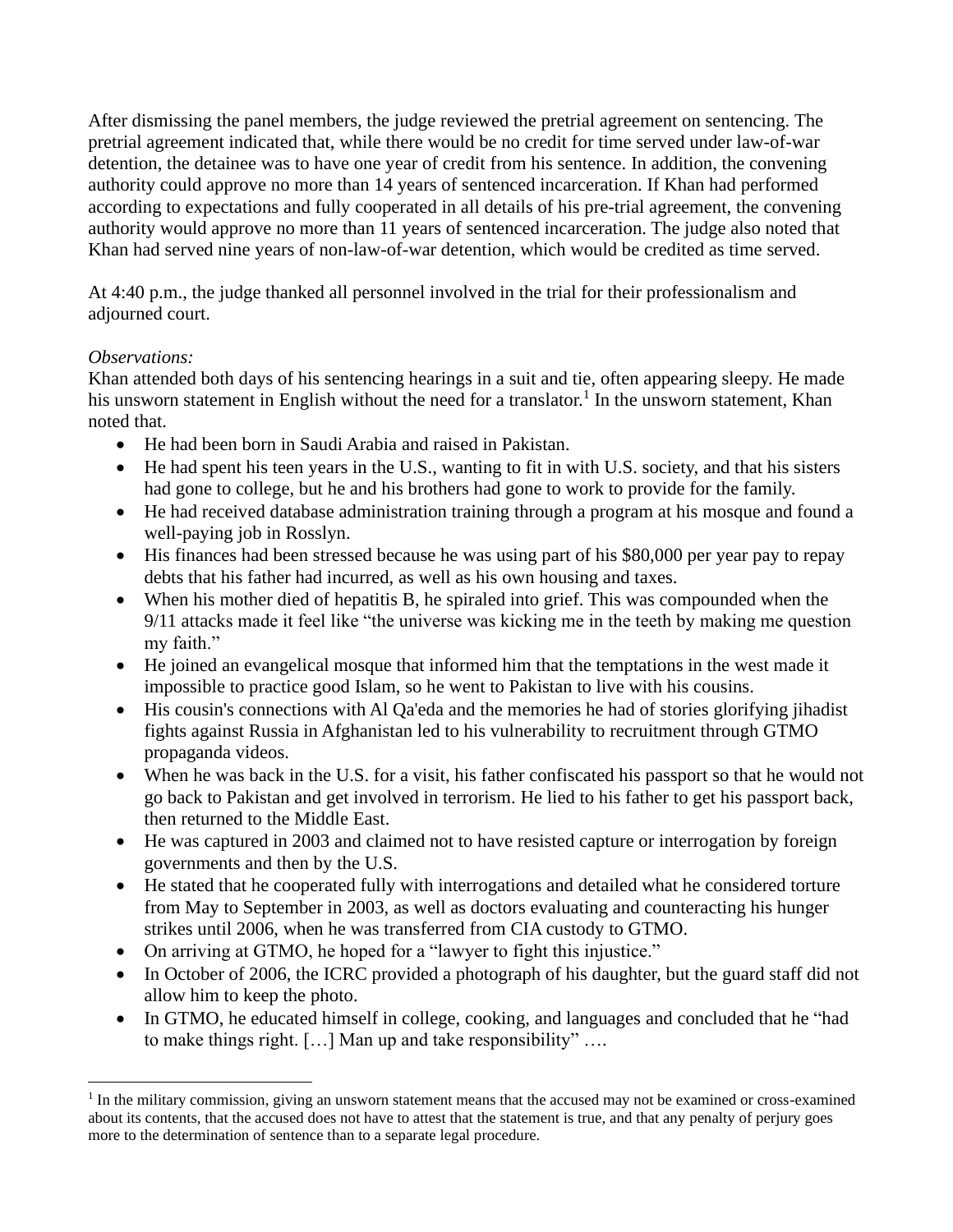- He indicated pride in his accomplishments and hopes to support his family given his education.
- He several times apologized to those he had hurt and went on to apologize in detail to his wife, his daughter, his father, his siblings, and his nieces and nephews.

Khan's unsworn statement relied heavily on trying to explain how he became involved with terrorism and the heavy cost it had to him personally, further providing lots of details about times and actions he considered torturous. He also emphasized the lack of involvement that his family had in his decisions, their blamelessness, and the fact that he had done them harm through his actions. His statement did not directly address the tragic results of his choices and their impact on people not related to him. Though he twice apologized to those he had hurt, this was quickly followed by him directly naming his family members, making remorse for his actions and apologies to his victims unclear.

The government team severely misstepped in the handling of its rebuttal to Khan's unsworn statement. The defense team had provided the statement and all exhibits to the government well ahead of time, but the government insisted on retaining its rebuttal until after the detainee made his statement. The judge saw this as having been unnecessary gamesmanship and possibly a breach of faith. As a result, the judge denied both the admittance and reading of the government's rebuttal. The rebuttal has been sealed in the record, leaving the government with only its closing argument to counteract any damage the unsworn statement may have done to its case.

Sentencing panel members were not informed of the contents of the pre-trial agreement, and the pretrial agreement limited the parameters of sentencing so tightly that the sentencing panel portion of the sentencing hearings appeared to function as a mere formality – or a means for the defense to make a clemency recommendation. This portion of the sentencing hearing may have been performed to set precedent for sentencing hearings without pretrial agreements in future military commissions.

# *Sentence Completion Conclusions:*

Multiple non-governmental organizations and law enforcement organizations sent observers to attend the Khan sentencing hearing. The group's consensus was that Khan would conclude his sentence as early as February 2022 if the convening authority sentenced him to 11 years – or no later than February 2025 if sentenced to 14 years. This was based on the sentencing guidelines crediting Khan for the 9 years he served in non-law-of-war detention and the additional one-year credit applied to his sentence.

There was some concern that the law stipulating that no detainee could settle in the U.S. upon release would be waived given that Khan's entire core family resides on the East Coast of the United States and that as an adult, he lived in the U.S. However, as of March 2022, ISN 10020 Majid Khan has been moved into "awaiting transfer" status. This indicates that he was sentenced to 11 years (the minimum sentence) because he had adequately cooperated with the U.S. It also indicates that he will not be allowed to settle in the U.S. and will instead be negotiated for transfer to a third country along with detainees who have completed the Periodic Review Board process. The nations indicating most willingness to accept transferred detainees at this time are Oman and Saudi Arabia, but neither have yet indicated acceptance of Khan.

| T anet belection there repro-       |                  |
|-------------------------------------|------------------|
| <b>Ouestion</b>                     | <b>Response</b>  |
| Judge: Does anyone know 10020 Khan? | All Members: No. |

#### *Panel Selection Interviews:*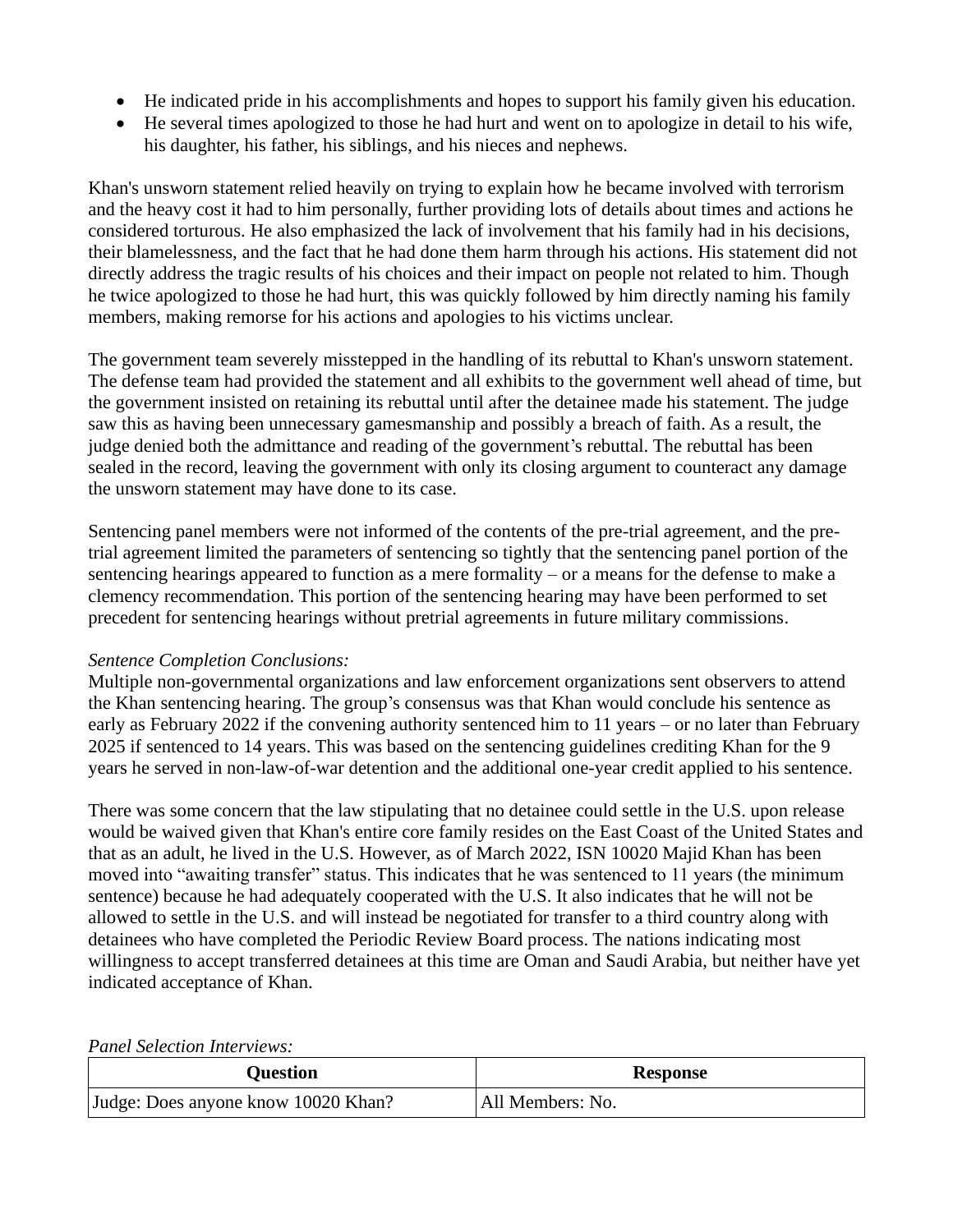| <b>Question</b>                                                                                                | <b>Response</b>                                                 |
|----------------------------------------------------------------------------------------------------------------|-----------------------------------------------------------------|
| Judge: Does anyone know members of the court?                                                                  | All Members: No.                                                |
| Judge: Does anyone feel that he or she cannot give All Members: No.<br>10020 a fair trial?                     |                                                                 |
| Judge: Does anyone know the facts of the case?                                                                 | All Members: No.                                                |
| Judge: Has anyone seen, heard, or read of 10020?                                                               | All Members: No.                                                |
| Judge: Has anyone seen, heard, or read of the<br>military commissions?                                         | All Members: No.                                                |
| Judge: Has anyone accessed mc.mil?                                                                             | All Members: No.                                                |
| Judge: Does anyone have friends or family<br>involved in the case?                                             | All Members: No.                                                |
| Judge: Does anyone have friends or family who<br>are/were victims of similar cases?                            | Member 2: Yes.<br>All Other Members: No.                        |
| Judge: Has anyone had prior involvement in<br>courts martial?                                                  | Members 5, 7, and 10-19 had not been part of<br>courts martial. |
| Judge: Were those with prior involvement in<br>courts martial, were they similar subject matter<br>cases?      | <b>Experienced Members: No.</b>                                 |
| Judge: Does anyone have specialized law<br>training?                                                           | All Members: No.                                                |
| Judge: Does anyone have specialized law<br>enforcement training?                                               | All Members: No.                                                |
| Judge: Does anyone have specialized intelligence<br>training?                                                  | All Members: No.                                                |
| Judge: Is anyone in the court chain of command?                                                                | All Members: No.                                                |
| Judge: Does anyone have any reason so suspect he   All Members: No.<br>or she could not provide fairness?      |                                                                 |
| Judge: Is anyone compelled to vote for a<br>particular punishment?                                             | All Members: No.                                                |
| Judge: Can everyone comply with the given<br>instructions on how to consider appropriateness of<br>punishment? | All Members: Yes.                                               |
| Judge: Can everyone keep an open mind?                                                                         | All Members: Yes.                                               |
| Judge: Can each person come to his or her own<br>decision?                                                     | All Members: Yes.                                               |
| Judge: Is anyone aware of anything that would<br>raise significant question?                                   | All Members: No.                                                |
| Gov.: Have you formed an opinion on CIA<br>renditions?                                                         | Member 2: Yes.                                                  |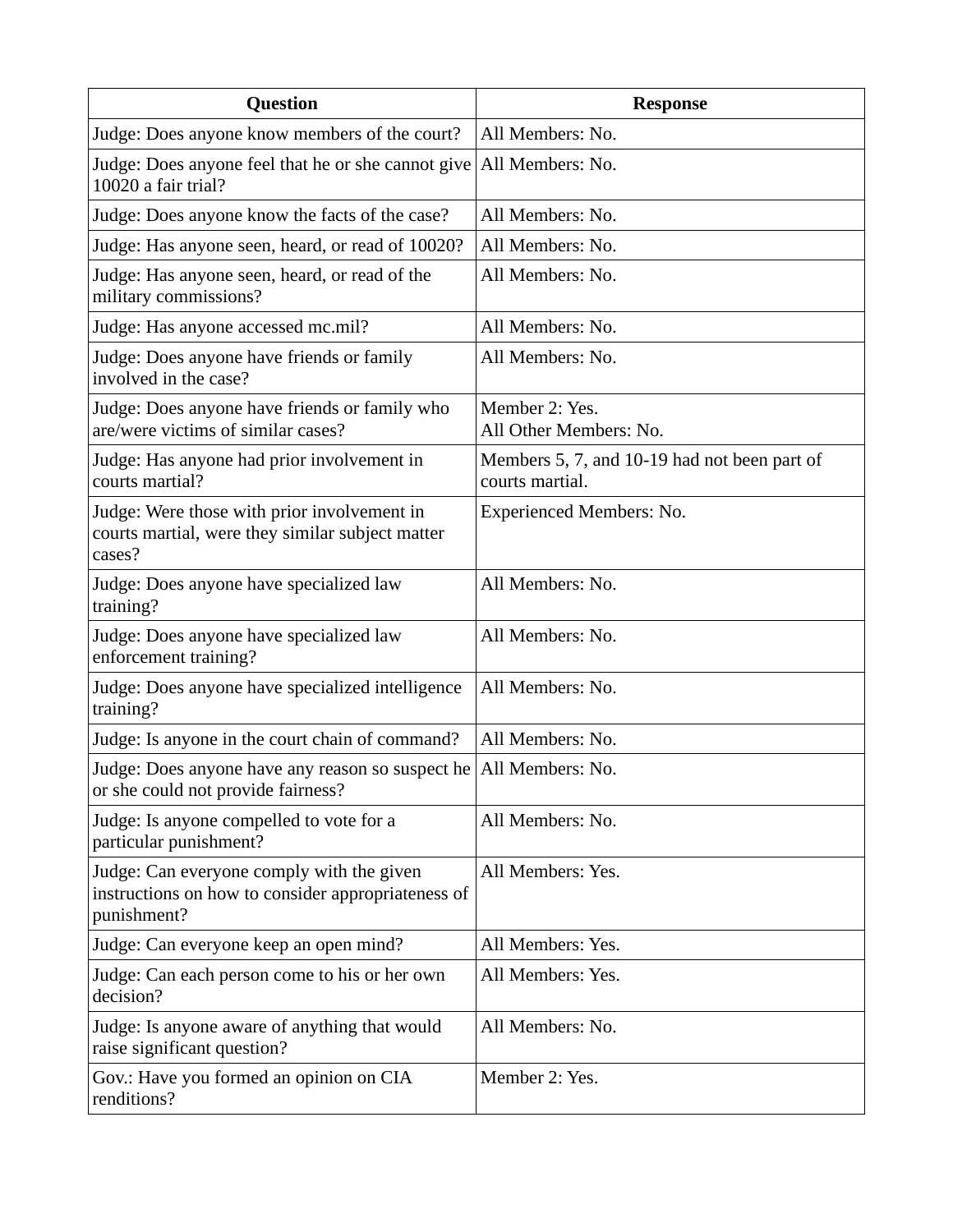| <b>Question</b>                                                                                       | <b>Response</b>                                                                        |
|-------------------------------------------------------------------------------------------------------|----------------------------------------------------------------------------------------|
| Gov.: Should the U.S. uphold non-rendition<br>values?                                                 | Member 2: Yes.                                                                         |
| Gov.: Have you read the books and/or seen the<br>movies about the renditions? (Examples<br>provided.) | Member 2: Yes                                                                          |
| Gov.: What is your opinion on enhanced<br>interrogation techniques?                                   | Member 2: They are unproductive and may<br>damage the nation.                          |
| Gov.: Are you able to be fair and impartial?                                                          | Member 2: Yes.                                                                         |
| Gov.: Do you know about military commissions?                                                         | Member 2: A little.                                                                    |
| Gov.: What is your opinion on military<br>commissions versus civilian courts?                         | Member 2: Prefers civilian courts because they<br>would not be an enemy talking point. |
| Gov.: Are military commissions illegal or wrong?                                                      | Member 2: Not illegal, but counterproductive.                                          |
| Def.: Will your opinion of counterproductivity<br>impede your impartiality?                           | Member 2: No.                                                                          |
| Def.: Will your opinion of civilian courts impede<br>your impartiality?                               | Member 2: No.                                                                          |
| Def.: Will your experience with the Pentagon<br>attacks impede your impartiality?                     | Member 2: No.                                                                          |
| Def.: Will your reading about GTMO impede your Member 2: No.<br>impartiality?                         |                                                                                        |
| Def.: Will your knowledge of the JW Marriot<br>attack impede your impartiality?                       | Member 2: No.                                                                          |
| Def.: Will your reading on GTMO and EITs<br>impede impartiality?                                      | Member 2: No.                                                                          |
| Judge: What happened at the Pentagon?                                                                 | Member 2: A mentor and a family friend died in<br>the Pentagon attack.                 |
| Judge: Will you be able to put aside your personal<br>feelings?                                       | Member 2: Yes.                                                                         |
| Gov.: How did you volunteer for this duty?                                                            | Member 3: A form asked for volunteers, and he<br>put his name down.                    |
| Gov.: How long ago was the form sent, and from<br>whom?                                               | Member 3: About a year ago, and it was not from<br>the chain of command.               |
| Gov.: What do you know about GTMO?                                                                    | Member 3: Had read open-source news both for<br>and against GTMO.                      |
| Gov.: Do you have any familiarity with the<br>military commissions?                                   | Member 3: No.                                                                          |
| Gov.: Do you have an opinion on military<br>commissions vs. civilian courts?                          | Member 3: No.                                                                          |
| Gov.: Do you have any opinion of detainees at                                                         | Member 3: No.                                                                          |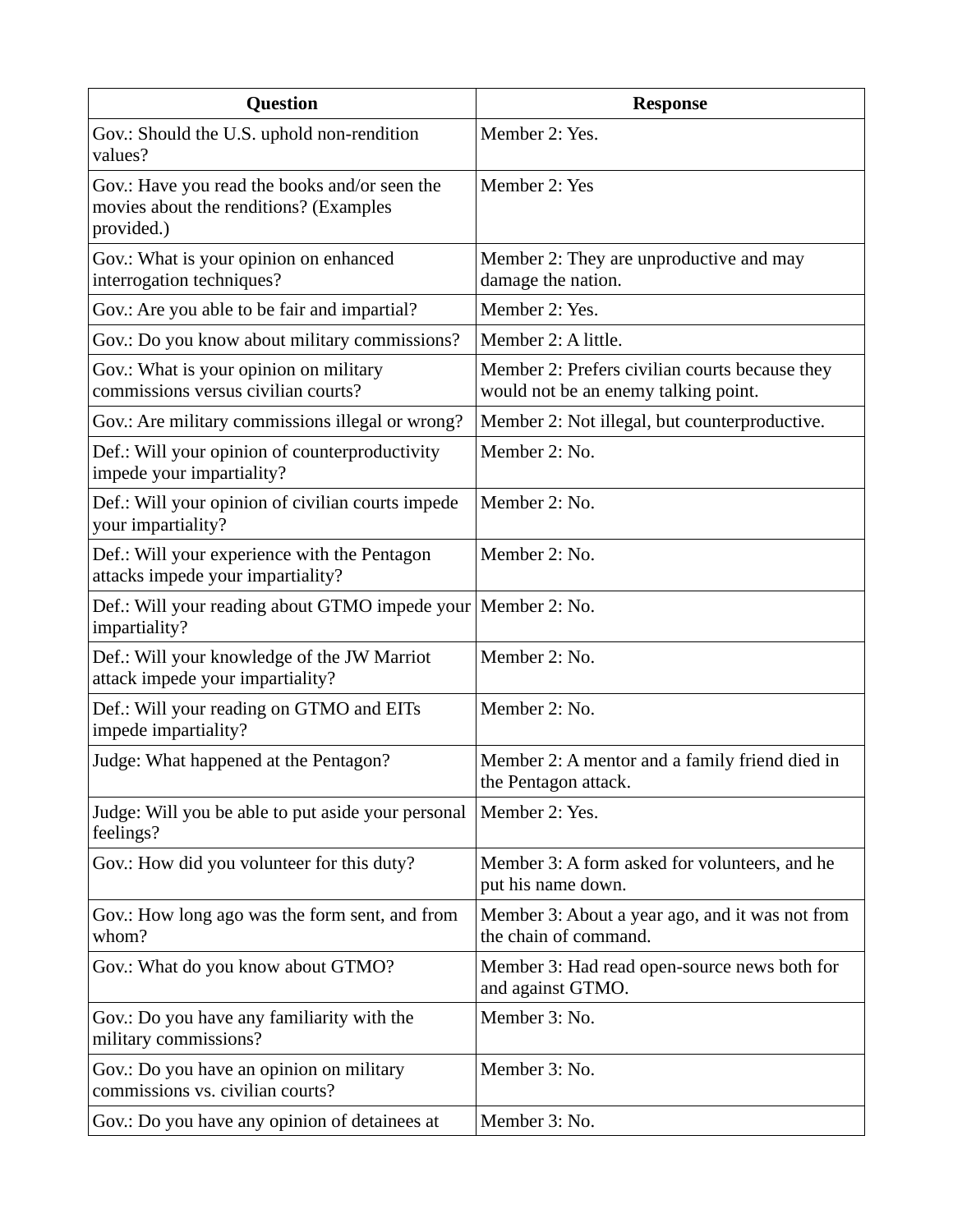| <b>Question</b>                                                                                                                                                                      | <b>Response</b>                                                                                                                                                                                                                                                                                                                                                                          |
|--------------------------------------------------------------------------------------------------------------------------------------------------------------------------------------|------------------------------------------------------------------------------------------------------------------------------------------------------------------------------------------------------------------------------------------------------------------------------------------------------------------------------------------------------------------------------------------|
| GTMO?                                                                                                                                                                                |                                                                                                                                                                                                                                                                                                                                                                                          |
| Def.: Why did you volunteer?                                                                                                                                                         | Member 3: There are always requests for help<br>with courts martial.                                                                                                                                                                                                                                                                                                                     |
| Def.: Is this normal in the Air Force?                                                                                                                                               | Member 3: Yes.                                                                                                                                                                                                                                                                                                                                                                           |
| Def.: Is there any personal reason for your<br>volunteering?                                                                                                                         | Member 3: No.                                                                                                                                                                                                                                                                                                                                                                            |
| Def.: Have you developed any opinions for or<br>against the defendants or the government?                                                                                            | Member 3: No.                                                                                                                                                                                                                                                                                                                                                                            |
| Gov.: What is your opinion about EITs<br>(waterboarding)?                                                                                                                            | Member 4: Opinion of EITs is based on the movie<br>"0Dark30." Certain EITs fit certain situations, but<br>others don't.                                                                                                                                                                                                                                                                  |
| Gov.: Given your opinion, are you a good fit for<br>the panel?                                                                                                                       | Member 4: Yes. Hollywood does glamour, so he<br>didn't take it at face value.                                                                                                                                                                                                                                                                                                            |
| Gov.: Are you familiar with military<br>commissions?                                                                                                                                 | Member 4: No.                                                                                                                                                                                                                                                                                                                                                                            |
| Gov.: Are the military commissions unfair?                                                                                                                                           | Member 4: No.                                                                                                                                                                                                                                                                                                                                                                            |
| Gov.: What is your opinion of military<br>commissions vs. civilian courts?                                                                                                           | Member 4: The military commissions fit the<br>situation.                                                                                                                                                                                                                                                                                                                                 |
| Gov.: Is it unfair to detain these men?                                                                                                                                              | Member 4: No.                                                                                                                                                                                                                                                                                                                                                                            |
| Def.: Do you remember the opening scenes of<br>"0Dark30?"                                                                                                                            | Member 4: Very vaguely.                                                                                                                                                                                                                                                                                                                                                                  |
| Def.: What were you feeling during those scenes?                                                                                                                                     | Member 4: Shock, but also awareness that<br>Hollywood's intention was to shock.                                                                                                                                                                                                                                                                                                          |
| Def.: Will your feelings impede your impartiality?                                                                                                                                   | Member 4: No.                                                                                                                                                                                                                                                                                                                                                                            |
| Def.: Were you in Japan during the J.W. Marriott<br>bombing?                                                                                                                         | Member 4: Yes.                                                                                                                                                                                                                                                                                                                                                                           |
| Def.: Do you have memories of it?                                                                                                                                                    | Member 4: No.                                                                                                                                                                                                                                                                                                                                                                            |
| Def.: Was it impactful to you?                                                                                                                                                       | Member 4: No.                                                                                                                                                                                                                                                                                                                                                                            |
| Def.: Will your opinion of EIT impact your<br>impartiality?                                                                                                                          | Member 4: No.                                                                                                                                                                                                                                                                                                                                                                            |
| Gov.: What is your opinion of the military<br>commissions, and what did you mean in a survey<br>response that you hoped a perpetrator had "less<br>likelihood to get off scot-free?" | Member 6: Prior experience with courts martial<br>had led to frustration, because it seemed like the<br>prosecutor could not present information fully,<br>and it ultimately felt like a perpetrator was<br>released without consequences on a technicality.<br>Hopefully, the military commissions will not be a<br>similar experience, maybe because the personnel<br>are more senior. |
| Gov.: Despite your frustration, did you follow the                                                                                                                                   | Member 6: Yes.                                                                                                                                                                                                                                                                                                                                                                           |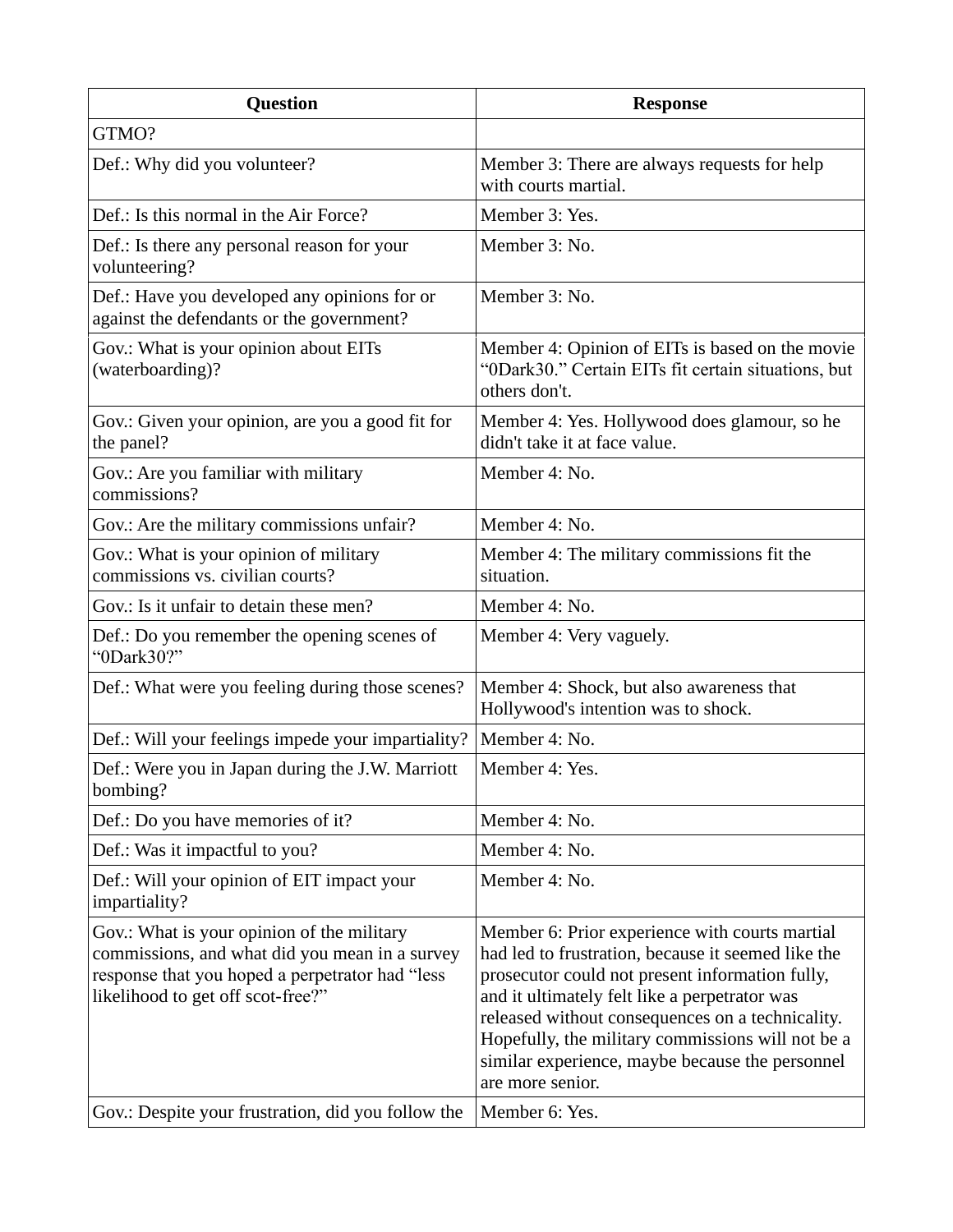| <b>Question</b>                                                                                                                       | <b>Response</b>                                                                                                                                                                                            |
|---------------------------------------------------------------------------------------------------------------------------------------|------------------------------------------------------------------------------------------------------------------------------------------------------------------------------------------------------------|
| law?                                                                                                                                  |                                                                                                                                                                                                            |
| Gov.: Were you impartial?                                                                                                             | Member 6: Yes                                                                                                                                                                                              |
| Gov.: Did the experience taint your perception of<br>military justice?                                                                | Member 6: No.                                                                                                                                                                                              |
| Gov.: Are you able to be impartial in this military<br>commission?                                                                    | Member 6: Yes.                                                                                                                                                                                             |
| Gov.: You have opinions on Islam that might<br>impede your impartiality, due to poor experiences<br>with Muslims?                     | Member 6: Correct.                                                                                                                                                                                         |
| Gov.: Can you be fair and impartial in the face of<br>the Islam in the court room?                                                    | Member 6: Yes. Different cultures may treat her<br>differently, but that does not mean that she must<br>treat them differently.                                                                            |
| Judge: Were you treated differently in the course<br>of your duties?                                                                  | Member 6: Yes. In the U.S., during mixed courses<br>that she took along with Muslims, she was treated<br>differently.                                                                                      |
| Judge: Are you willing to believe that not all<br>Muslims agree, as pertains to the treatment of<br>others?                           | Member 6: Yes.                                                                                                                                                                                             |
| Judge: Are you able to be impartial?                                                                                                  | Member 6: Yes.                                                                                                                                                                                             |
| Gov.: Please explain the survey comment about<br>not being concerned with impartiality for people<br>choosing to engage in terrorism. | Member 6: In matters where a course of terrorism<br>was chosen, fairness and impartiality contradict<br>each other. In those cases, she needs to set fairness<br>and impartiality aside to follow the law. |
| Gov.: Can you be impartial?                                                                                                           | Member 6: "Yes, I believe so."                                                                                                                                                                             |
| Gov.: Are you familiar with military<br>commissions?                                                                                  | Member 6: No.                                                                                                                                                                                              |
| Gov.: Do you feel that the detainee should be tried<br>in a civilian court?                                                           | Member 6: No, because she is not familiar with<br>the differences between military commissions and<br>civilian courts.                                                                                     |
| Gov.: Is the military commission unfair?                                                                                              | Member 6: No.                                                                                                                                                                                              |
| Def.: Is the accused allowed to mount a defense?                                                                                      | Member 6: Yes.                                                                                                                                                                                             |
| Def.: But not allowed to be cleared on a<br>technicality?                                                                             | Member 6: Yes.                                                                                                                                                                                             |
| Def.: Do you assume that Muslims treat you<br>differently?                                                                            | Member 6: No. There are several cultures that<br>tend to treat women differently.                                                                                                                          |
| Def.: Does knowledge that the accused is<br>Southeast Asian, not Middle Eastern, change your<br>opinion of him?                       | Member 6: Had no predisposed opinions of the<br>detainee, so no.                                                                                                                                           |
| Def.: In what theatre did your husband fly MQ9s?                                                                                      | Member 6: Primarily Afghanistan, but probably<br>many places.                                                                                                                                              |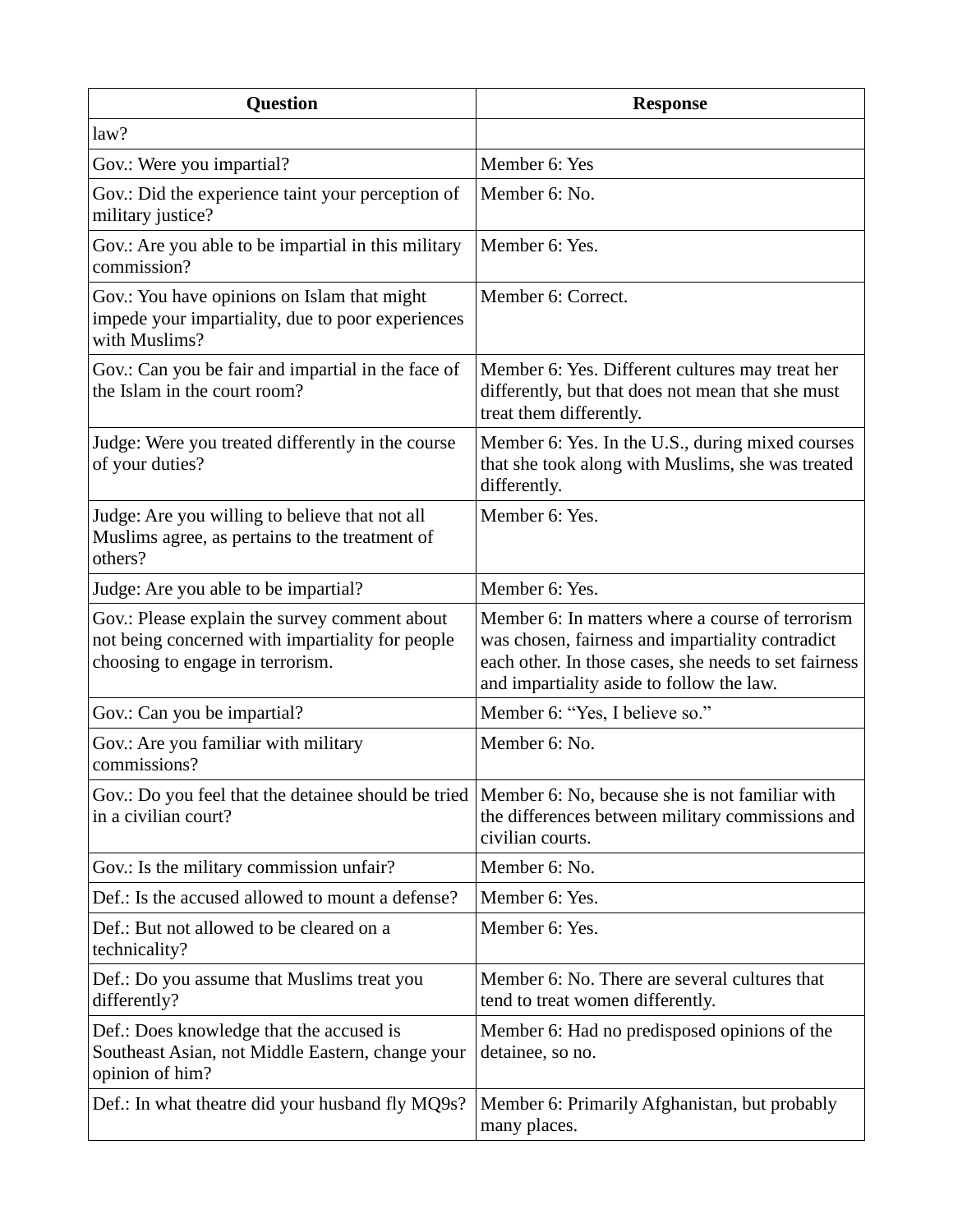| <b>Question</b>                                                                                         | <b>Response</b>                                                                                                                 |
|---------------------------------------------------------------------------------------------------------|---------------------------------------------------------------------------------------------------------------------------------|
| Gov.: You said you have no opinions on EITs, but<br>that you read articles?                             | Member 7: Yes. He read articles and thought<br>about them but formed no opinions.                                               |
| Gov.: Are you able to set aside what you read?                                                          | Member 7: Yes.                                                                                                                  |
| Gov.: Are you aware of the J.W. Marriott<br>bombing?                                                    | Member 7: He heard of it, likely either in training<br>or in the press.                                                         |
| Gov.: Are you familiar with the military<br>commissions?                                                | Member 7: Yes, because he received a package for<br>someone who was trying not to be mobilized for<br>the military commissions. |
| Gov.: Do you have any concerns over the<br>legitimacy of the military commissions?                      | Member 7: No.                                                                                                                   |
| Gov.: What are your thoughts on trying the<br>detainee in civilian court?                               | Member 7: No thoughts.                                                                                                          |
| Gov.: Can you be impartial?                                                                             | Member 7: Yes.                                                                                                                  |
| Def.: Did you receive orders from the judge?                                                            | Member 7: Yes.                                                                                                                  |
| Def.: Did you know not to review open-source<br>materials about the case or the commissions?            | Member 7: Not until close to the military<br>commission.                                                                        |
| Def.: Do you recall the contents of the Wikipedia<br>page that you read about the accused?              | Member 7: No.                                                                                                                   |
| Def.: If you were ordered not to research, would<br>you have complied?                                  | Member 7: Yes.                                                                                                                  |
| Gov.: You profess a personal faith, and joined the<br>army after 9/11, denouncing Islamic extremism?    | Member 10: Yes.                                                                                                                 |
| Gov.: And you believe that extermination of<br>Islamic extremists is part of keeping the world<br>safe? | Member 10: Yes, in terms of what has been<br>happening over the past 20 years.                                                  |
| Gov.: Are you still able to be fair and impartial?                                                      | Member 10: "I believe I can."                                                                                                   |
| Gov.: Are you 100% confident?                                                                           | Member 10: "I believe I can."                                                                                                   |
| Gov.: Al Qa'eda was implicated in a landmine<br>injury to your best friend. Who is this best friend?    | Member 10: Both Member 10 and his best friend<br>were platoon leaders and they hung out together.                               |
| Gov.: Are you able to be impartial if the detainee<br>has Al Qa'eda connections?                        | Member 10: "I believe so."                                                                                                      |
| Def.: Have you been to GTMO before?                                                                     | Member 10: Yes.                                                                                                                 |
| Def.: Were you involved with detention or the<br>prisoners?                                             | Member 10: No.                                                                                                                  |
| Def.: Do you understand that the defense must be<br>able to be zealous defenders?                       | Member 10: Yes.                                                                                                                 |
| Def.: Does the defendant deserve extermination?                                                         | Member 10: No.                                                                                                                  |
| Def.: Does the defendant deserve punishment to                                                          | Member 10: Yes.                                                                                                                 |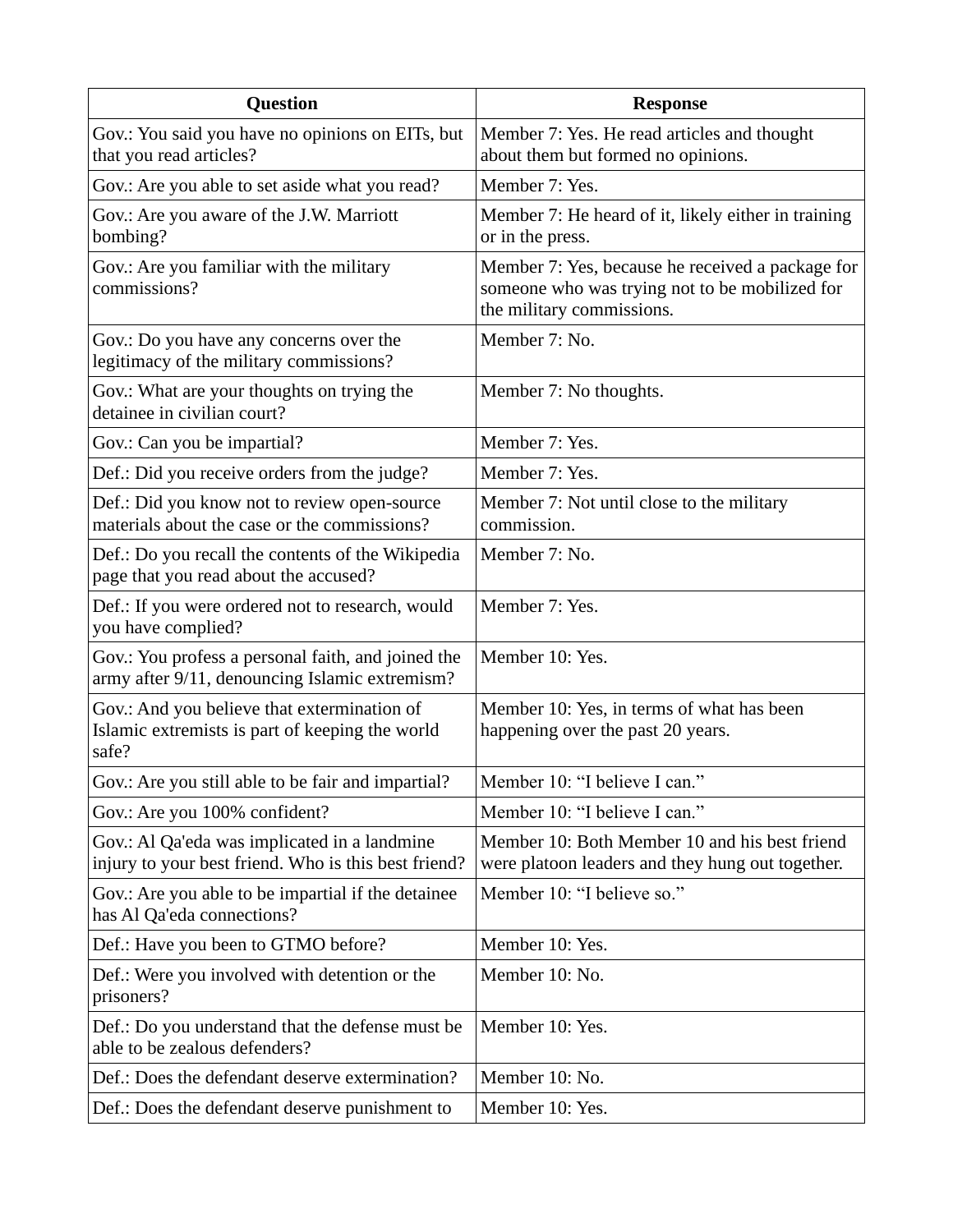| <b>Question</b>                                                                                                                              | <b>Response</b>                                                                                                                                      |
|----------------------------------------------------------------------------------------------------------------------------------------------|------------------------------------------------------------------------------------------------------------------------------------------------------|
| the greatest extent?                                                                                                                         |                                                                                                                                                      |
| Gov.: You indicated on your survey that your<br>opinion on EITs was based on news, but then said<br>that you had no opinion. Please explain. | Member 8: He had misunderstood the question,<br>and simply been admitting to reading news about<br>EIT <sub>s</sub> .                                |
| Gov.: Have you been involved in military<br>commissions?                                                                                     | Member 8: No, just in courts martial.                                                                                                                |
| Gov.: Do you have any opinions about whether<br>the detainee should be tried in military<br>commissions vs. civilian courts?                 | Member 8: No.                                                                                                                                        |
| Gov.: Do you believe that it is unlawful to detain<br>or try the GTMO detainees?                                                             | Member 8: No.                                                                                                                                        |
| (No questions from the defense.)                                                                                                             |                                                                                                                                                      |
| Gov.: Did you perform a Google search on Khan?                                                                                               | Member 11: Yes, prior to receiving the court order<br>not to research.                                                                               |
| Gov.: Can you be fair and impartial?                                                                                                         | Member 11: Yes.                                                                                                                                      |
| Def.: Do you remember any of the results from<br>the search?                                                                                 | Member 11: No. He did not click on any of the<br>results after realizing he probably should not.                                                     |
| (No questions from the government.)                                                                                                          |                                                                                                                                                      |
| Def.: Have you or any of your friends worked in<br>the intelligence community?                                                               | Member 13: Yes. He had known several<br>intelligence community members.                                                                              |
| Def.: Do you or your family work in the<br>intelligence community?                                                                           | Member 13: No.                                                                                                                                       |
| Def.: You have a friend in the intelligence<br>community?                                                                                    | Member 13: Yes, a friend in high school went to<br>the intelligence community in D.C.                                                                |
| Def.: Will this impede your impartiality?                                                                                                    | Member 13: No.                                                                                                                                       |
| Gov.: You noted you had watched movies or<br>shows about EITs. What was your response to the<br>portrayal?                                   | Member 14: There were no gratuitous scenes<br>depicting illegality or improper application.                                                          |
| Gov.: Will this impede your impartiality?                                                                                                    | Member 14: No.                                                                                                                                       |
| Gov.: What is your opinion about GTMO being<br>important?                                                                                    | Member 14: He wasn't sure what about the<br>president not closing GTMO struck him as<br>important, and he just didn't have the clearance to<br>know. |
| Gov.: Can you be impartial?                                                                                                                  | Member 14: Yes.                                                                                                                                      |
| Gov.: Do you have family in the intelligence<br>community?                                                                                   | Member 14: Yes. Brother is in weaponeering, and<br>sister-in-law is in cybersecurity.                                                                |
| Gov.: Will this impede your impartiality?                                                                                                    | Member 14: No.                                                                                                                                       |
| Gov.: What is your familiarity with the J.W.<br>Marriott bombing?                                                                            | Member 14: He heard about it on national news,<br>but it had no personal impact.                                                                     |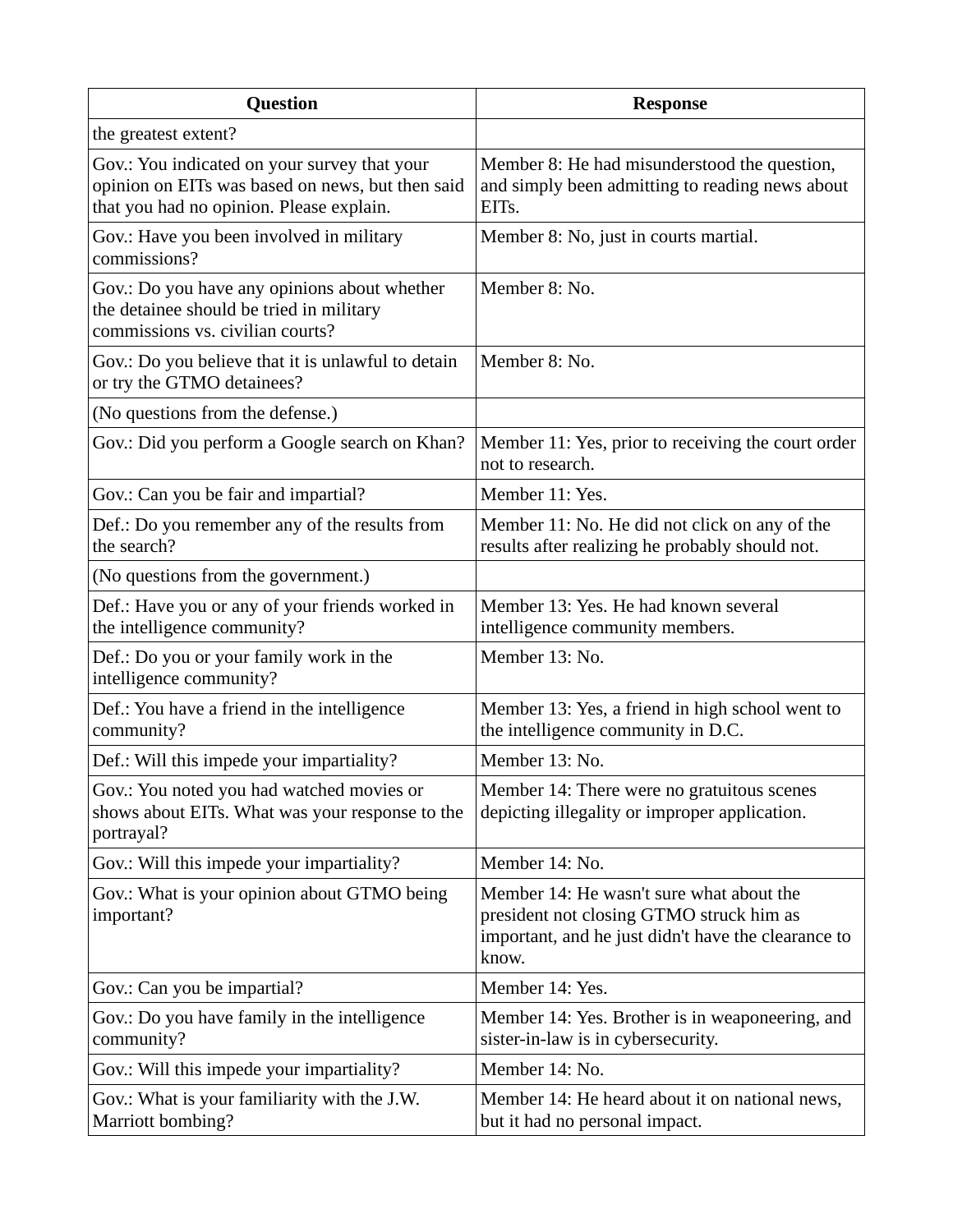| <b>Question</b>                                                               | <b>Response</b>                                                                                                              |
|-------------------------------------------------------------------------------|------------------------------------------------------------------------------------------------------------------------------|
| Gov.: Will you be able to be impartial?                                       | Member 14: Yes.                                                                                                              |
| Gov.: Are you familiar with the military<br>commissions?                      | Member 14: No.                                                                                                               |
| Def.: Is your retired brother working in the<br>intelligence community?       | Member 14: No. The retired brother is currently a<br>househusband in Korea.                                                  |
| Def.: Have you seen open-source information<br>about GTMO?                    | Member 14: Some.                                                                                                             |
| Def.: Why is GTMO "important?"                                                | Member 14: It continues to exist in response to a<br>novel situation. It must be important, or it would<br>be gone.          |
| Def.: What's your definition of "gratuitous<br>scenes?"                       | Member 14: Like pornography, "I know it when I<br>see it." The scenes did not trigger "this should not<br>happen" reactions. |
| Def.: What about a slam against the wall?                                     | Member 14: Not gratuitous.                                                                                                   |
| Def.: Waterboarding?                                                          | Member 14: Grey area, but not gratuitous.                                                                                    |
| Def.: Are you able to keep an open mind for facts?                            | Member 14: Yes.                                                                                                              |
| Gov.: You indicated volunteering. Were you<br>volun-told?                     | Member 18: He was notified of the need by his<br>boss, "I said, 'Good deal."'                                                |
| Gov.: Did you desire to serve on a panel?                                     | Member 18: It was a new experience and<br>opportunity. "I'm a finance marine. I like to do<br>new things."                   |
| Judge: Did you volunteer in order to punish the<br>government or the defense? | Member 18: No.                                                                                                               |
| Judge: Are you able to be impartial?                                          | Member 18: Yes.                                                                                                              |
| Gov.: What is your opinion on military<br>commissions?                        | Member 18: No opinion.                                                                                                       |
| Gov.: Do you know about EITs?                                                 | Member 18: He had heard that someone EITd<br>could not be prosecuted.                                                        |
| Gov.: Are you able to follow the judge's<br>instructions?                     | Member 18: Yes.                                                                                                              |
| Gov.: Can you be impartial?                                                   | Member 18: Yes.                                                                                                              |
| Gov.: Is it wrong to detain enemy combatants at<br>GTMO?                      | Member 18: No.                                                                                                               |
| Gov.: Do you have any knowledge of the J.W.<br>Marriott bombing?              | Member 18: He was aware of it but had little<br>knowledge.                                                                   |
| Gov.: Can you be impartial?                                                   | Member 18: Yes.                                                                                                              |
| (No questions from the defense.)                                              |                                                                                                                              |
| Gov.: What is your opinion on EITs?                                           | Member 19: He had read arguments for and                                                                                     |